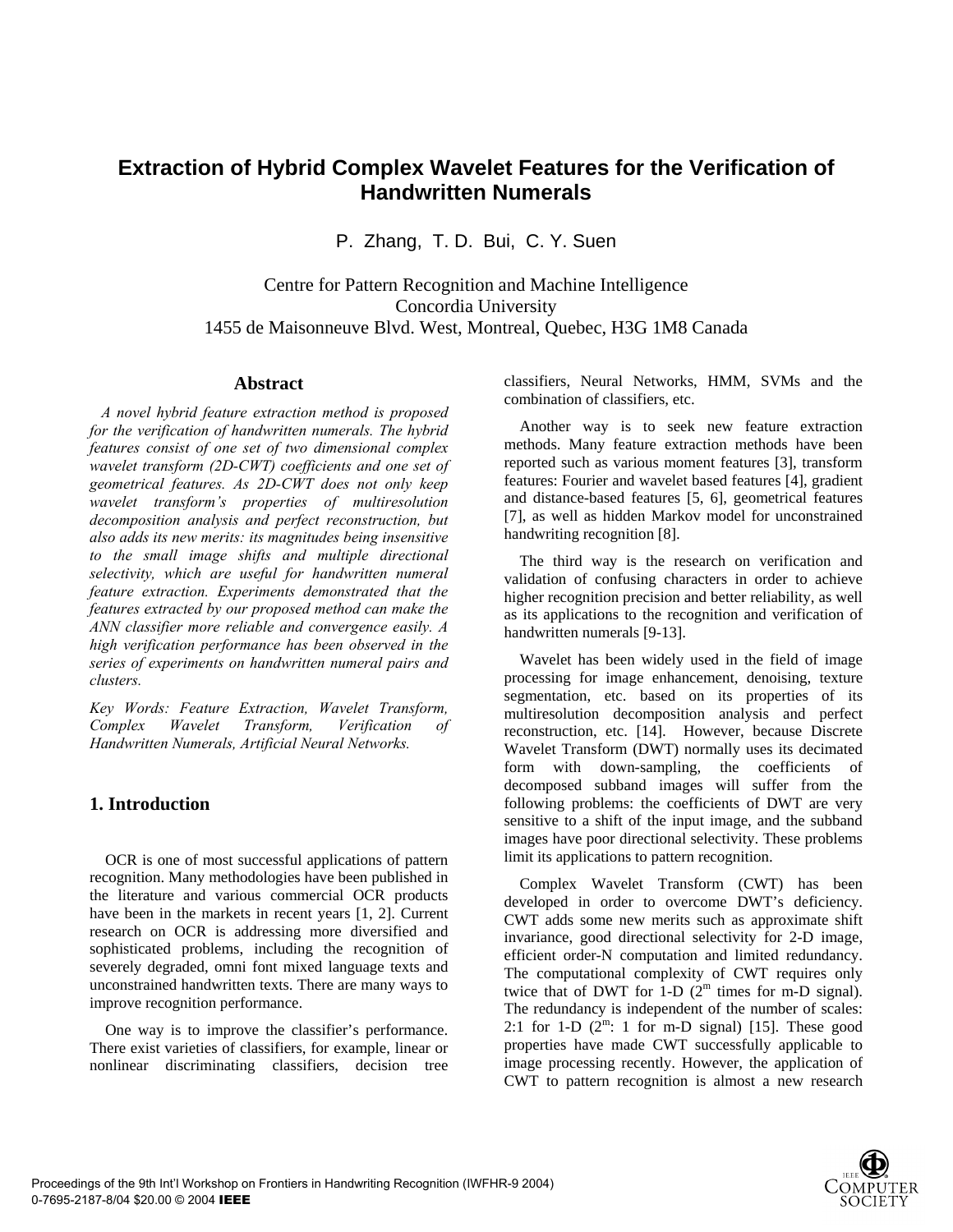field. CWT can be used for feature extraction for the recognition of handwritten characters as well as for the verification of handwritten characters. In this paper, we only discuss the feature extraction for the verification of handwritten numerals.

 A brief review on methods of improving the performance on handwritten character recognition is given in the first section. Then the concept of DWT is analyzed and the structure of extracting CWT feature set is described in section II. Since only relatively few advanced studies have been conducted on verification and validation in the handwritten numerals, a verification scheme conducted on pair-wise and cluster characters by using our proposed feature extraction method is presented in Section III. In Section IV, some experimental results of handwritten numeral verification are listed. Finally, conclusions and future work will be proposed.

# **2. Complex Wavelet Transform and Feature Extraction**

#### **2.1 Wavelet Transform**

For a continuous function  $f(x)$ , it is projected at each step *j* on the subset  $V_j$ , (……  $\subset V_{-1} \subset V_0 \subset V_1 \subset V_2 \subset ...$ ). The scalar projection  $c_{i,k}$  is defined by the dot product of  $f(x)$  with the scaling function  $\phi(x)$ , which is dilated and translated:

$$
c_{j,k} = < f(x), \phi_{j,k}(x) >, \phi_{j,k}(x) = 2^{j/2} \phi(2^{j} x - k).
$$
\n(1)

where  $\phi(x)$  is a scaling function. The difference between  $c_{j+1}$  and  $c_j$  is contained in the detailed component belonging to the space  $W_i$ , which is orthogonal to *Vj*.

$$
W_j \oplus V_j = V_{j+1},
$$
  
\n
$$
V_j \cap W_j = \{0\}, j \in Z.
$$
 ... (2)

Suppose  $\psi(x)$  is a wavelet function. The wavelet coefficients can be obtained by

$$
w_{j,k} = \langle f(x), 2^{j/2} \psi(2^{j} x - k) \rangle \quad \dots (3)
$$

Some relationships between  $\phi(x)$  and  $\psi(x)$  are listed below:

$$
\frac{1}{2}\phi\left(\frac{x}{2}\right) = \sum_{i=0}^{n-1} h(i)\phi(x - i),
$$
  

$$
\frac{1}{2}\psi\left(\frac{x}{2}\right) = \sum_{i=0}^{n-1} g(i)\phi(x - i).
$$
 ... (4)

where  $h(i)$  and  $g(i)$  represent unit impulse functions of lowpass and highpass filters, respectively, which are related to the scaling function  $\phi(x)$  and the wavelet function  $\psi(x)$ ; *n* is the length of the unit impulse functions. In other words, the low frequency components and high frequency components can be directly obtained by

$$
c_{j-1,k} = \sum_{i=0}^{n-1} h(i - 2k) c_{j,i},
$$
  

$$
w_{j-1,k} = \sum_{i=0}^{n-1} g(i - 2k) c_{j,i}.
$$
 ... (5)

 In order to realize perfect reconstruction, the unit impulse functions *h(i)* and *g(i)* need to be carefully chosen to satisfy the following equation.

$$
c_{j,k} = \sum_{i=0}^{n-1} h(k-2i)c_{j-1,i} + g(k-2i)w_{j-1,i}.
$$
 (6)

 According to the wavelet theory, a conventional two dimensional wavelet discrete transform (2D-DWT) can be regarded as equivalent to filtering the input image with a bank of filters, whose impulse responses are all approximately given by scaled versions of a mother wavelet. The output of each level consists of four subimages: LL, LH, HL, HH with 2:1 down-sampling. Mathematically, we can express this recursive algorithm in the following equation.

$$
x_{LL,k1,k2}^{(n-1)} = \sum_{l1,l2} h_{l1-2k1} h_{l2-2k2} x_{LL,l1,l2}^{(n)},
$$
  
\n
$$
y_{LH,k1,k2}^{(n-1)} = \sum_{l1,l2} h_{l1-2k1} g_{l2-2k2} x_{LL,l1,l2}^{(n)},
$$
  
\n
$$
y_{HL,k1,k2}^{(n-1)} = \sum_{l1,l2} g_{l1-2k1} h_{l2-2k2} x_{LL,l1,l2}^{(n)},
$$
  
\n
$$
y_{HH,k1,k2}^{(n-1)} = \sum_{l1,l2} g_{l1-2k1} g_{l2-2k2} x_{LL,l1,l2}^{(n)}.
$$
  
\n(7)

 If the wavelet filters are real and we use Mallat's dyadic wavelet decomposition tree [14], which has a fast algorithm, the coefficients of decomposition will suffer from the following problems: lack of shift invariance and poor directional selectivity [15].

### **2.2 Complex Wavelet Transform for OCR Feature Extraction**

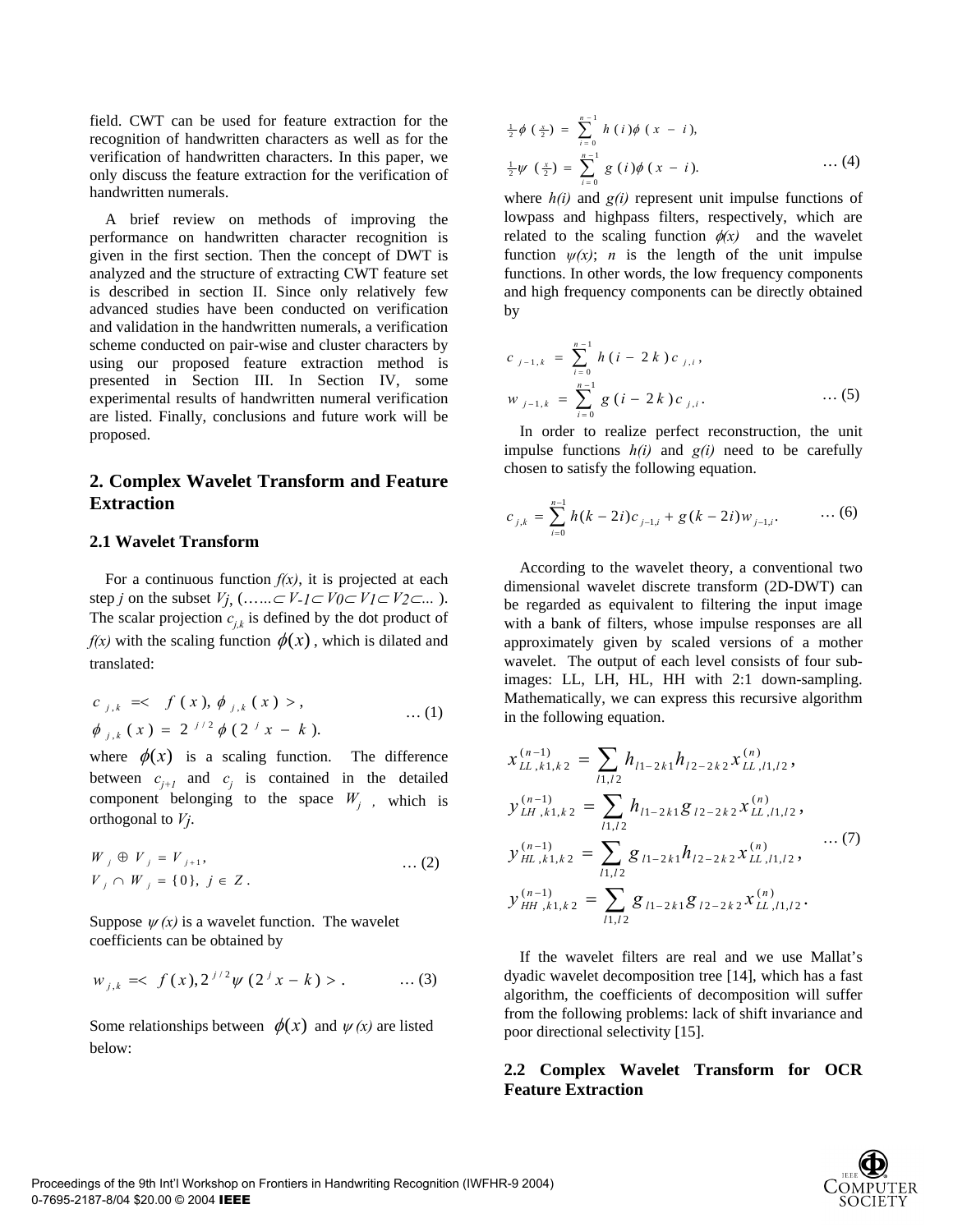In two dimensional complex wavelet transform (2D-CWT), we can set the basic functions to closely approximate complex Gabor-like functions, which exhibit strong characteristics of spatial locality and orientation selection, and are optimally localized in the space and frequency domains. Therefore, the 2D-CWT functions have following form:

$$
h(x, y) = a(x, y)e^{j(w_x x + w_y y)}.
$$
 ... (8)

with  $a(x, y)$  is a slowly varying Gaussian-like real window function centered at  $(0,0)$ , and  $(w_x, w_y)$  the center frequency of the corresponding subband. So the complex coefficients of the *ith* subband of the *lth* level can be written as:

$$
c_i^l = u_i^l + jv_i^l. \qquad \qquad \dots (9)
$$

The magnitude of each component of each subband is calculated as:

.)()( *<sup>l</sup>* <sup>22</sup> *i l i l <sup>i</sup>* += *vuC* …(10)

Since  $a(x, y)$  is slowly varying, the magnitude is insensitive to the small image shift.

 The directional properties of the 2D-CWT arise from the fact that  $h(x, y)$  has a constant phase along the lines such that  $w_x x + w_y y$  is constant. Complex filters in two dimensions provide true directional selectivity. There are six subband images of complex coefficients at each level, which are strongly oriented at angles of  $\pm 15^{\circ}$ ,  $\pm 45^{\circ}$ ,  $\pm 75^\circ$ . These two properties are useful for pattern recognition.

 2D-CWT can be implemented using a dual-tree structure. For each tree, its structure is similar to 2D-DWT, which has two decomposition operations on each level, namely row decomposition and column decomposition, except that the different filters are applied for perfect reconstruction and the outputs of subbands images are congregated into complex wavelet coefficients. Fig. 1 shows a 2D-CWT feature extraction scheme for the recognition and verification of handwritten numerals.

 The dual-tree complex wavelet decomposition consists of two trees: Tree A and Tree B. These two trees have the same structure. In order to realize perfect reconstruction from decomposed subimages, a lowpass filter and a highpass filter at the first level need to be specially designed and denoted as Lop1 Hip1 for tree A; Lop2, Hip2 for tree B, which are called pre-filters. The other complex filters in the higher levels are set to Lo1 and Hi1 for Tree A, Lo2 and Hi2 for tree B. Interested readers can refer to reference [15] for further details.

 A character image of size *NxN* is decomposed into four subband images: LL, LH, HL, HH at the first level of each tree and each of the subband images has a size of  $\frac{N}{2}x\frac{N}{2}$ . At the higher levels, the decompositions are based on LL subband image at the previous level. For example, if a 32x32 character is decomposed into the third level, the final size of each subband image is 4x4. Then we can extract two kinds of complex wavelet coefficients as features.



Fig. 1 The schematic diagram of 2D-CWT for character feature extraction

 In the first method, the feature extraction is conducted at the third layer. We keep only amplitude coefficients for three high frequency components as well as both real part coefficients and imaginary part coefficients for low frequency component. The number of features  $= 4x4$  (for each subband image) \*3 (high frequency subband images for each tree)  $*2$  (trees)  $+4x4$  (for each subband image)  $*2$  (trees) $*2$ (parts: real and imaginary) =160. As the real and imaginary coefficients of each LL subband image are extracted as features, the phase information is preserved as a good directional selectivity.

 In the second method, we only use the magnitudes of each subimage at the third level as features. As a result, the phase information is lost. The No. of features  $=4x4$ (for each subband image) \* 4 (subimages for each tree)  $*2$  (trees) =128.

#### **2.3 Geometrical Feature Extraction**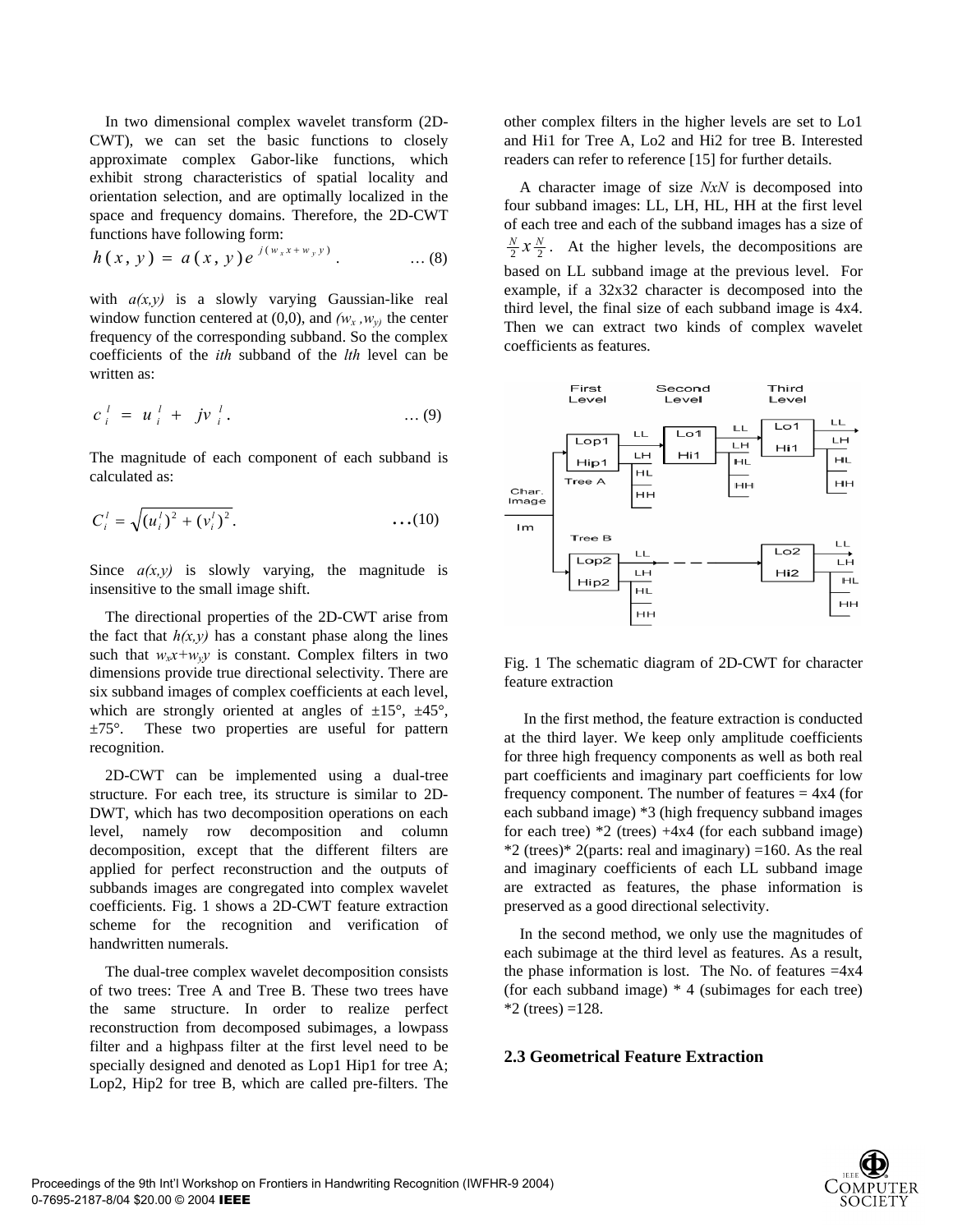Character geometrical features such as No. of loops, No. of T-joints, No. of X-joints, No. of end points, concavity/convexity, middle line feature, and local segment features will be used and encoded as 20 geometrical features.

# **3. A Verification Scheme for Handwritten Numerals**

 It is common that the General Purpose Recognizer (GPR) may output two or more candidates with different confident values. Without verifier, the system will output the character with highest confidence value. In order to pursue a higher and reliable recognition rate, we need to build up a second level verification and validation engine (post-recognition) based on the GPR results, namely, to use our proposed verification engine to confirm a best candidate as the output. Fig. 2 shows a recognition and verification system.



Fig. 2 A system architecture for OCR recognition and verification

 There are four types of verifiers according to the number of classes [9]. Let  $Ω$  denote the working space of a verifier, and let  $|\Omega|$  be the dimension of the space.

 $|\Omega|$  =n: General verifier, working on all classes in the problem.

 $0<|\Omega|<\infty$ : Cluster verifier, verification in clustered categories (Is it a "4","6", or "9"?).

 $|\Omega|$  =2: Pair-wise verifier, verification between two categories (Is it a "4" or "9"?).

 $|\Omega|$  =1: Class-specific verifier, working on one candidate class (Is it a "1"?).

 In this paper, we will only focus on pair-wise and cluster verification. Theoretically, for 10 numerals, there are 45 confusing digit pairs (10x9/2=45). From our observations based on GPR, some of the most confusing numeral pairs are {4,9}, {1,7}, {3,5}, {2,3}, {0,6}, {4,6}, {9,8}, {5,8}, {2,8}, {6,5}, {9,3}, {8,6}, etc.

 For cluster verification, the clusters with three characters are chosen. Consequently, three verification engines for each cluster have been designed. For instance, for cluster  $\{2, 3, 5\}$ , the three verification engines are designed for distinguishing (1): char "2" from chars "3" and "5"; (2): char "3" from chars "2" and "5"; (3): as well as char "5" from chars "2" and "3".

 The MNIST handwritten numeral database is used to conduct the experiments. For pair-wise verification, the first 3000 samples of each character in the pair are used as training samples. The next 1000 samples of each character in the pair are extracted for verification, and the last 1000 samples of each character in the pair are used as testing samples. Some character images are shown in Fig. 3.

 For cluster verification experiments, the same database is applied. However, for those sub cluster set with two chars, we will use fewer training samples in order to balance the overall training samples. For example, for distinguishing character "2" from chars "3" and "5". We will use 1500 training samples of chars "3" and "5" each.



Fig. 3 Numeral images extracted from MNIST

 Actually, the verification of character pairs is implemented by a two-classification classifier. A threelayer ANN with Back Propagation algorithm (BP) is employed as the verifier. The configuration of ANN is set as follows: No. of nodes in the input layer is the same as No. of features. No. of nodes in the hidden-layer is set at 20. No. of nodes in the output layer is set at No. of verification number. The termination condition of training the ANN depends on the conditions that either the No. of iterations reaches predefined limit or the verification rate conducted on verification data samples while training achieves a predefined accuracy.

## **4. Experiments**

 We conducted two kinds of experiments based on complex wavelet features, which are described in Section 2.1. The first feature vector (Feature Set I) has 160 complex wavelet features and 20 geometrical features;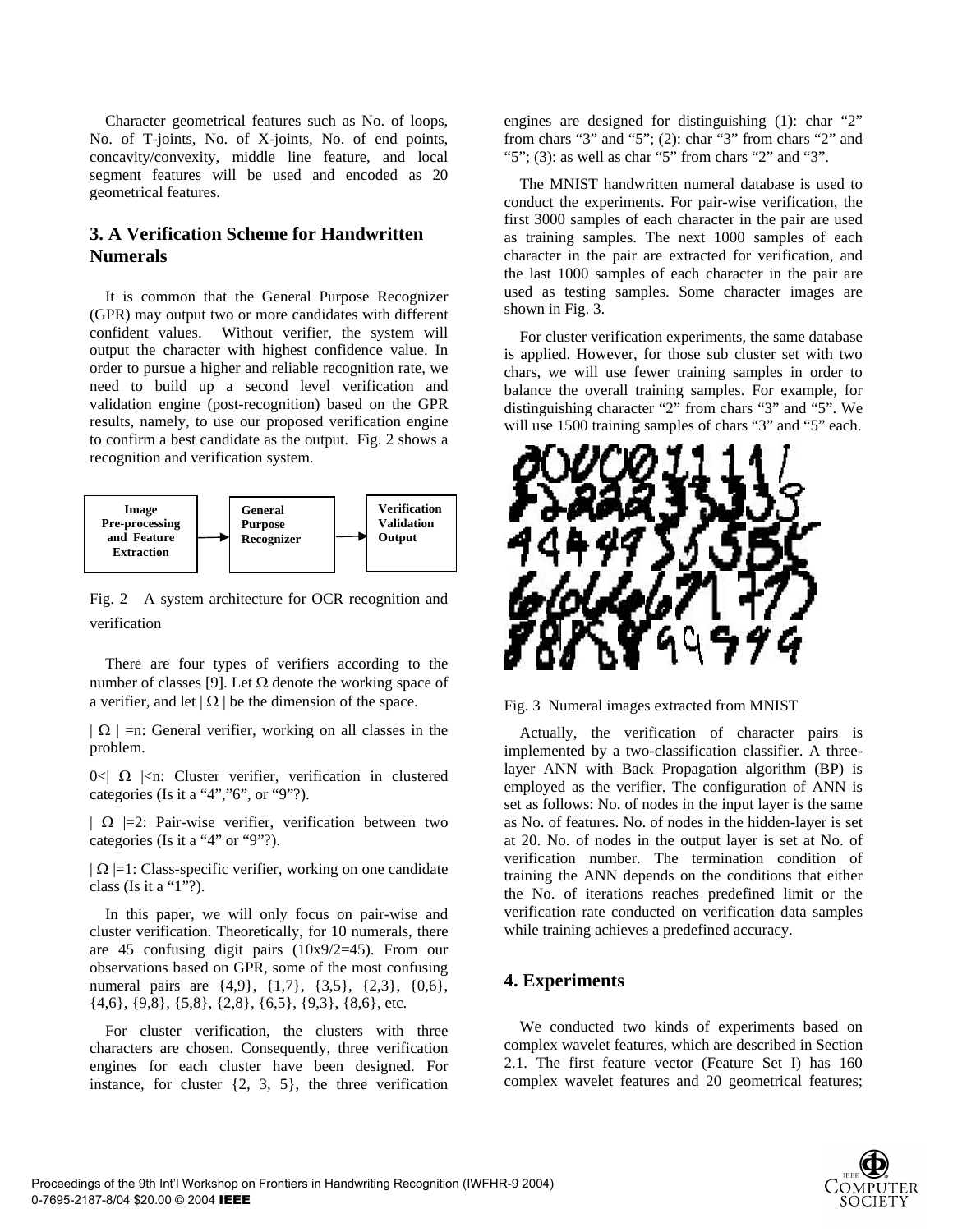whereas in the second feature vector (Feature Set II), there are 128 complex wavelet features and 20 geometrical features.

### **4.1 Verification Experiments Conducted on Numeral Pairs**

 Handwritten characters "4" and "9" can form a very confusing numeral pair among 10 handwritten numerals. We conducted verification experiments by using two sets of features. The verification results conducted on training samples, verifying and testing samples are listed in Table I. The verification(two-class recognition) rate conducted on training samples, the ANN error, and the verification rates conducted on numerals "4" and "9" with ANN training iterations are shown in Fig. 4. Table II lists the verification results of other character pairs conducted on the testing set by using feature set I.

| Table I Verification results using two feature Sets |  |  |  |  |  |  |  |
|-----------------------------------------------------|--|--|--|--|--|--|--|
|-----------------------------------------------------|--|--|--|--|--|--|--|

| Feature Set I (180   | Correct          | Verification |  |
|----------------------|------------------|--------------|--|
| features)            | Verification No. | Rate         |  |
| training<br>6000     | 5990             | 99.83%       |  |
| samples              |                  |              |  |
| verifying<br>2000    | 1983             | 99.15%       |  |
| samples              |                  |              |  |
| 2000 testing samples | 1982             | 99.10%       |  |
| Feature Set II (148  |                  |              |  |
| features)            |                  |              |  |
| training<br>6000     | 5985             | 99.75%       |  |
| samples              |                  |              |  |
| verifying<br>2000    | 1975             | 98.75%       |  |
| samples              |                  |              |  |
| 2000 testing samples | 1972             | 98.60%       |  |



Fig. 4 ANN training, verifying performance conducted on chars "4" and "9"

Table II Verification results obtained from char pairs

| <b>Character Pairs</b> | <b>Verification Results</b> |
|------------------------|-----------------------------|
| $1 - 7$                | 99.40                       |
| $3 - 5$                | 99.10                       |
| $2 - 3$                | 99.15                       |
| $0 - 6$                | 99.30                       |
| 4-6                    | 99.25                       |
| $9 - 8$                | 99.20                       |
| $5 - 8$                | 99.25                       |
| $2 - 8$                | 99.30                       |
| $6 - 5$                | 99.15                       |
| 8-6                    | 99.15                       |

 From Tables I and II, it can be concluded that: (1): complex wavelet coefficients used as features for the verification of handwritten numerals are reliable and stable. (2): The classifier ANN trained by our proposed features can achieve a good recognition rate. These results compare favorably with those obtained by other researchers in the field. (3): The phase information of the complex wavelet transform helps to increase the verification rate provided that the input images have been de-skewed and normalized in the preprocessing procedure.

### **4.2 Verification Experiments Conducted on Clusters**

 It is possible that GPR output three or more candidates with similar confident values as these characters have similar features used in GPR. In order to investigate how our proposed complex wavelet features and geometrical features can be used to cluster verification, we conducted verification experiments on the some easily confusing clusters with three characters in each cluster, such as {2, 3, 5}, {1, 7, 9}, {4, 6, 9,},{0, 6, 9}, etc. As an example, the recognition rate conducted on the training set, the verification rates conducted on the verifying set and the testing set of cluster {2, 3, 5} are shown in Table III.

Table III Recognition rates conducted on the training, verifying, and testing data for cluster {2, 3, 5}

| Char pairs    | $2 - \{3,5\}$ | $3 - \{2, 5\}$ | $5 - \{2,3\}$ |
|---------------|---------------|----------------|---------------|
| Training set  | 99.65         | 99.55          | 99.60         |
| Verifying set | 99.10         | 99.10          | 99.15         |
| Testing set   | 99.05         | 99.10          | 99.10         |

Similar verification experiments are conducted on other three clusters {1, 7, 9}, {4, 6, 9} and {0, 6, 9}. Table IV lists the overall verification results on the testing sets for three clusters.